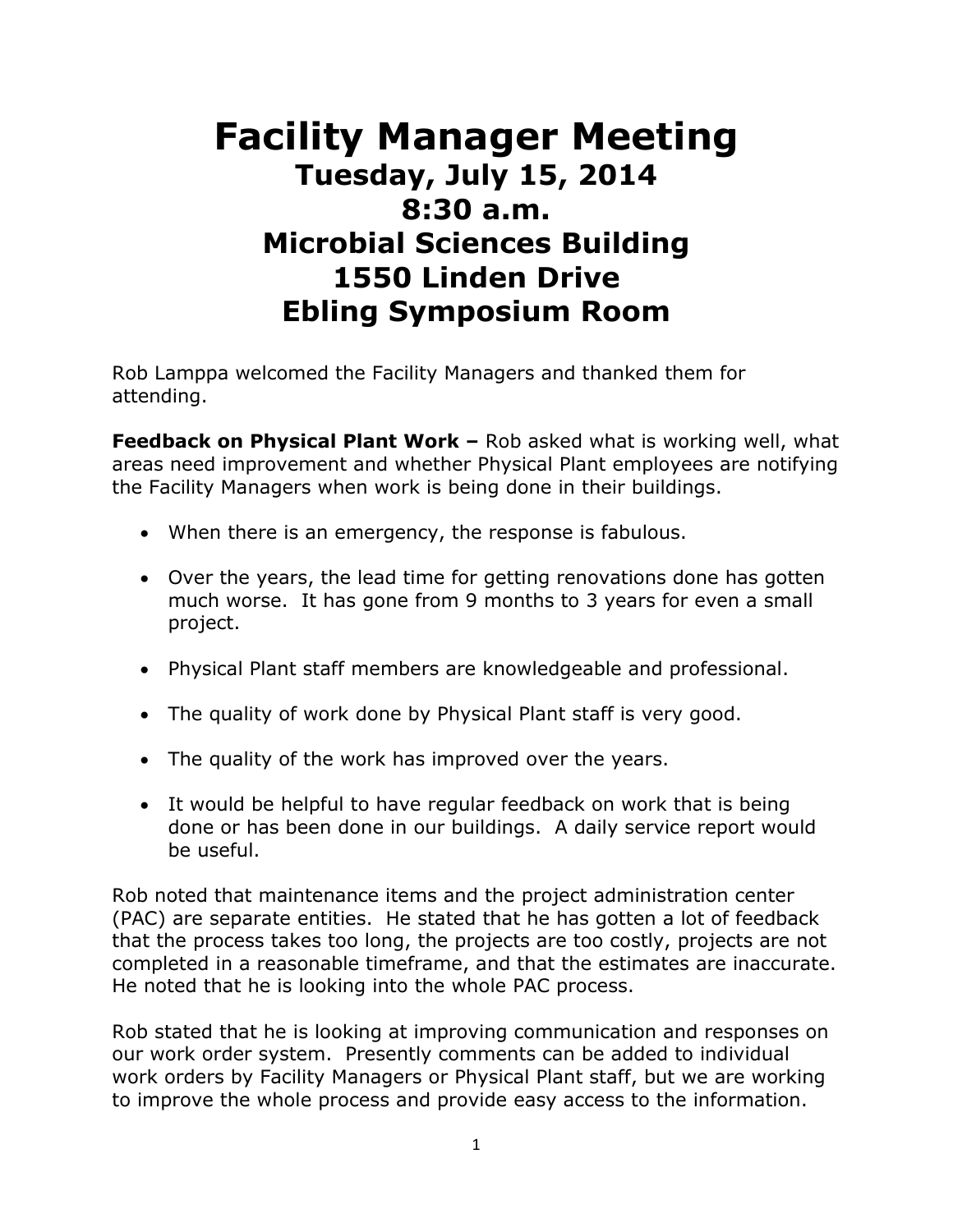- If there is going to be a long wait for our problem to be addressed, we should be told that.
- I agree with the previous comments, we've had projects that have gone \$10,000 over the estimate that we received.
- It appears that the definition of maintenance work has changed over the years. We used to get our windows washed, offices and classrooms painted, etc. on a regular maintenance schedule. Now, if you have funding available you can have it done, otherwise you have to wait for another 6-8 months. It would be helpful for us to know what is considered "maintenance work" and what we should expect.

Rob replied that in the past, the Physical Plant had more trades people on staff and we were able to address maintenance work in a timelier manner. Over the years, a decision was made to hold vacancies open and pool the resources for larger projects (like CURB and large building renovation projects). He stated that we are working to get back to having the trade positions fully staffed, and noted that currently window washing is only being done every 7 years unless departments want to pay for it out of their own budgets.

 I've been fairly pleased with the way the Physical Plant employees usually stop by my office to tell me that they are working in my building. I've worked with a number of work ticketing systems in the past and it would be useful to have a notification when something is being done, or when the work has been completed. When you try to check on the work order, sometimes it is listed many pages back and is difficult to find. I've noticed that once a case gets opened and has a billing number, it is suddenly like a blank check has been issued. We have had a ticket run \$13,000 and we've never seen any workers in the building.

Rob mentioned that a video camera upgrade across campus is being planned. The Physical Plant is working with the Police Department and DoIt to upgrade and provide maintenance on approximately 1,500 cameras in the near future.

 I don't have any complaints with the trades' staff. The problem I have is that sometimes you submit a maintenance request and then it turns into a project because Physical Plant staff start looking into the issue and find additional problems that need to be addressed.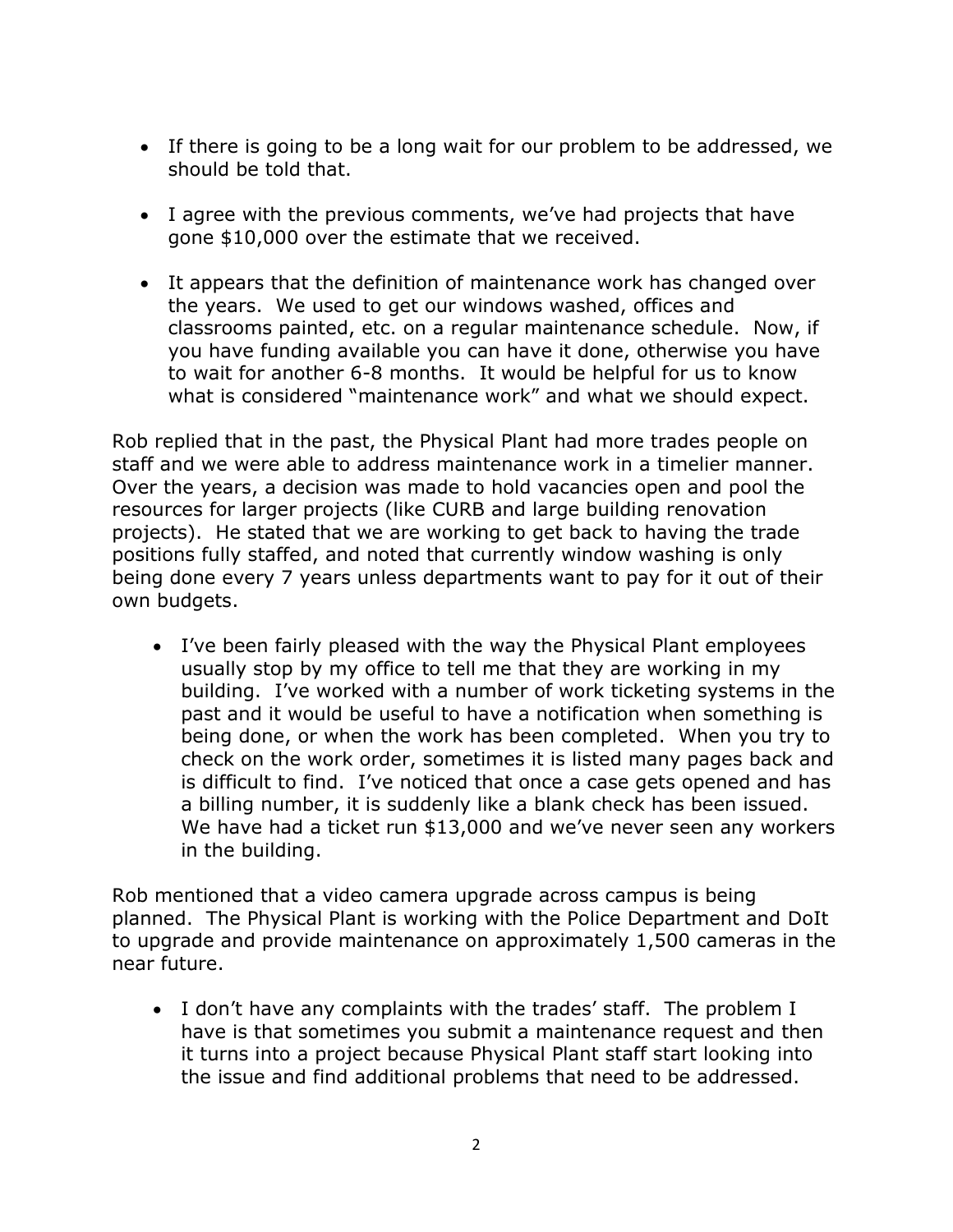However, often DSF won't fund the project and then our original maintenance issue is still not addressed.

Rob agreed that the process to get state funding can be long and complicated. He noted that the Physical Plant needs to find a way to provide an interim fix while the longer-term project is being addressed.

 I've never had a complaint on quality of work done by the Physical Plant. I have put in a work order and had someone come out to look at the project and then been told that since the work was done by a private contractor that the Physical Plant was not going to address it. This is fine, but they still bill me for an hour of time.

Rob agreed that there needs to be a better schedule of work, and people should not be billed for going back and forth when no work has been done. He stated that he is considering adding a smaller; second shift of trades staff that could complete work orders and projects when the buildings are less busy. We would need to discuss how the work would be coordinated with the Facility Managers to make sure that everyone is informed and buildings are left secure, etc.

- I've heard that the Physical Plant is considering uniforms. I would really appreciate having the Physical Plant staff identified by a shirt that identifies them as working for the UW.
- I agree. It would be great to know that people in our buildings are employees and should be there, including custodians.

Rob stated that building occupants and managers have raised this issue before and we are working on uniforms for Physical Plant staff. The shirts would have the UW crest, say "Physical Plant" as well as the unit (Painting, Maintenance Mechanics, etc.) Within the next two months, the majority of Physical Plant staff will have uniforms.

- I agree that the work order process is very confusing, but the end product is good. Oftentimes, a worker comes to start a project, and then disappears without telling us why or when they will return. I can understand if there is an emergency on campus and an electrician needs to leave abruptly, but there aren't painting emergencies that would require a painter to leave in the middle of a project.
- This campus doesn't close down at 5:00 p.m., so I think that it is crazy that you don't have a second shift maintenance staff. Students often call me rather than calling the Police Department if there is an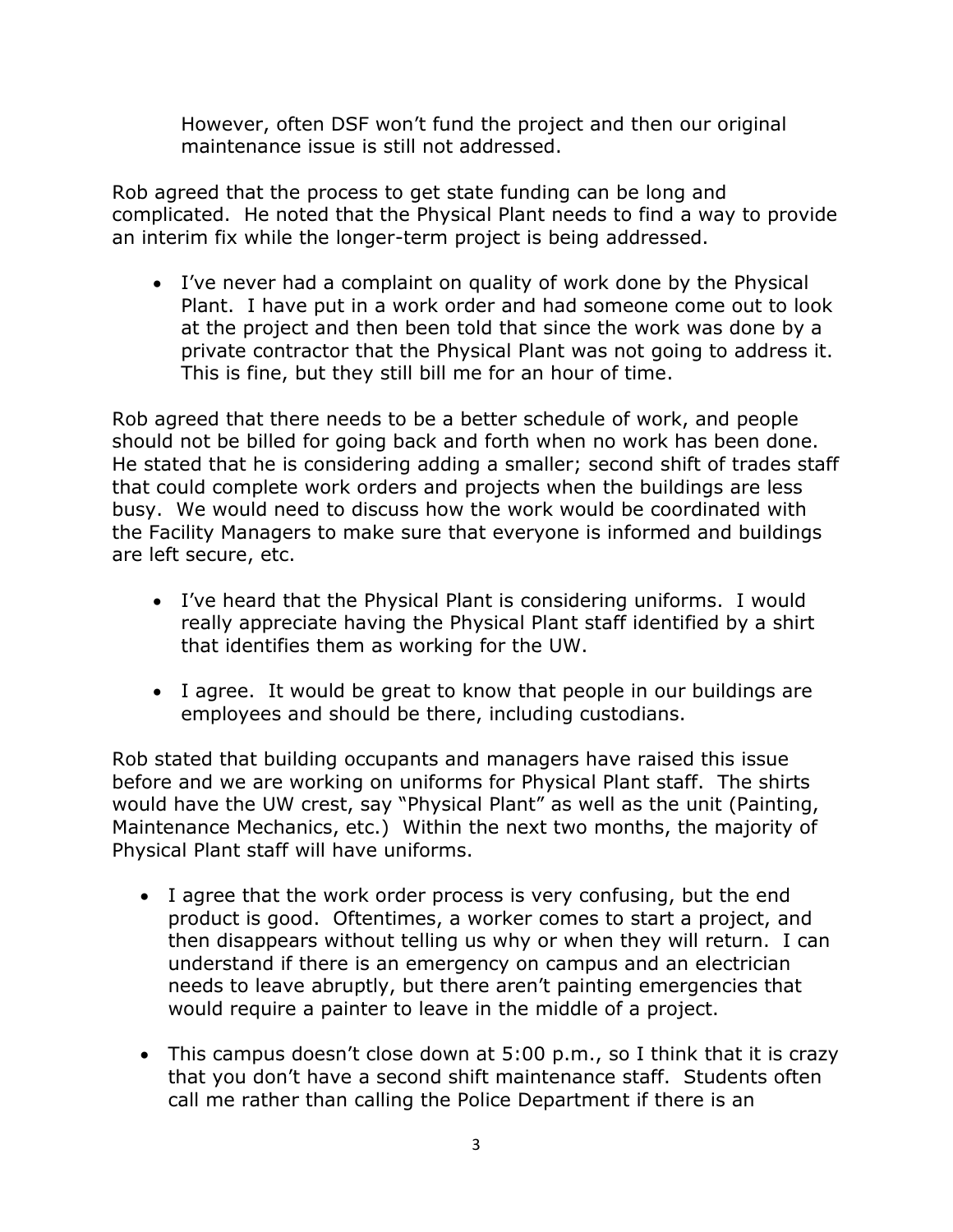emergency in the building. It would be nice to have someone here that could look at the leaks, etc. in a timely manner rather than us having to call the Police Department, waiting for them to respond and them calling someone in to deal with the problem. It significantly delays getting the problem addressed.

• How are you planning to man the second shift if you can't keep the projects going and get the work orders done with the first shift?

Rob stated that new positions could be hired as second shift employees and noted that he is thinking about having a much smaller group (i.e., 2-3 for each trade) on this shift. This group could be doing work orders without the interruptions encountered during the day. They could also be available to respond during emergency situations. He agreed that the Physical Plant has been short-staffed for some time and that there is a backlog of work.

 Many times maintenance people come in pairs to work on a project. Wouldn't it make sense for them to work alone?

Rob replied that in some instances, having two people working together is beneficial and necessary. Also, sometimes a more seasoned employee may be training a new hire.

 With the UW going with some private/public buildings, sometimes it is hard to figure out who is responsible for what, but in the end, we still have a broken elevator that needs repair, for example.

Rob stated that when the state builds new buildings, DOA is responsible to work with the contractors to resolve problems and take care of items covered by warranties. Sometimes this works in resolving issues and sometimes it doesn't work very well and Physical Plant staff is asked to come in and fix the problems. Rob noted that he is starting to push back on new building repairs by the Physical Plant and would like to hold the contractors accountable for their work.

- Have you thought about streamlining the after-hours calls by having a telephone tree that would be easier, cheaper and faster than having the Police Department respond? By pressing a particular button, the second shift would be called immediately to address the problem.
- Are you thinking about any weekend shifts? At times during an emergency, 20 different plumbers are called before someone is reached or agrees to come in. Meanwhile, a burst pipe has caused major damage.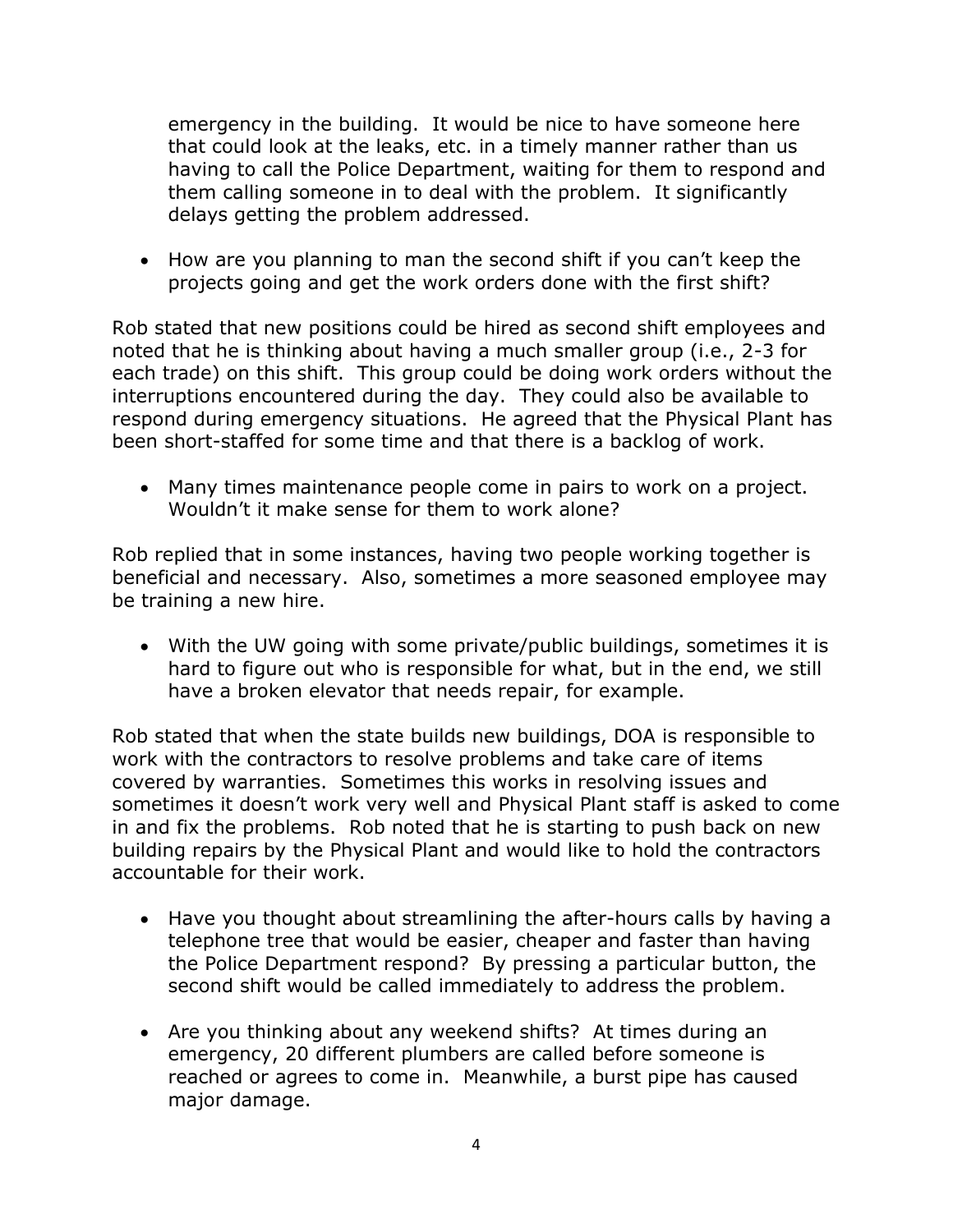I have had to physically bail water out of an elevator. It would be much better if we could get someone to respond quicker to the emergency situations.

Rob asked if someone from the Physical Plant has shown the Facility Managers where the main water valves are in their buildings.

 I've been told that I'm not allowed in certain rooms. For instance, we have air vents in an elevator room that I don't have access to.

Rob stated that it might be good for the Physical Plant to provide some basic training for the Facility Managers. He also stated that we don't want construction work happening without coordinating with the Physical Plant. Sometimes a minor repair and good intentions can lead to other safety problems (such as asbestos, etc.) So, from a risk and safety standpoint, please coordinate any work with the Physical Plant.

- I think that building training would be a very good idea. Many of us wear many different hats and have never had any training related to our building.
- I've had a contractor come to do some work, but needed a Physical Plant electrician to unlock a utility room. I've made a call to CARS, and then had to wait for an hour for someone to arrive. Meanwhile the contractor and I are being paid to sit there. There needs to be better communication between the Physical Plant and us.
- The Facility Manager should be involved when planning major renovations. We've had state-run projects where items have been put in ridiculous places because no one thought to involve us.

Rob stated that when Physical Plant employees are doing work in buildings, they need to be working with the Facility Managers to discuss the impact of the work, who is affected, the duration of the project, etc.

- You should look at where things can be streamlined and how best to utilize our state resources.
- There needs to be better communication. I've had projects where there has been no communication with me and no estimate of the cost of the work. Later, we are billed a ridiculous amount for the work. There should be a point of contact listed on the work order. Sometimes trades staff just come and does the work and we don't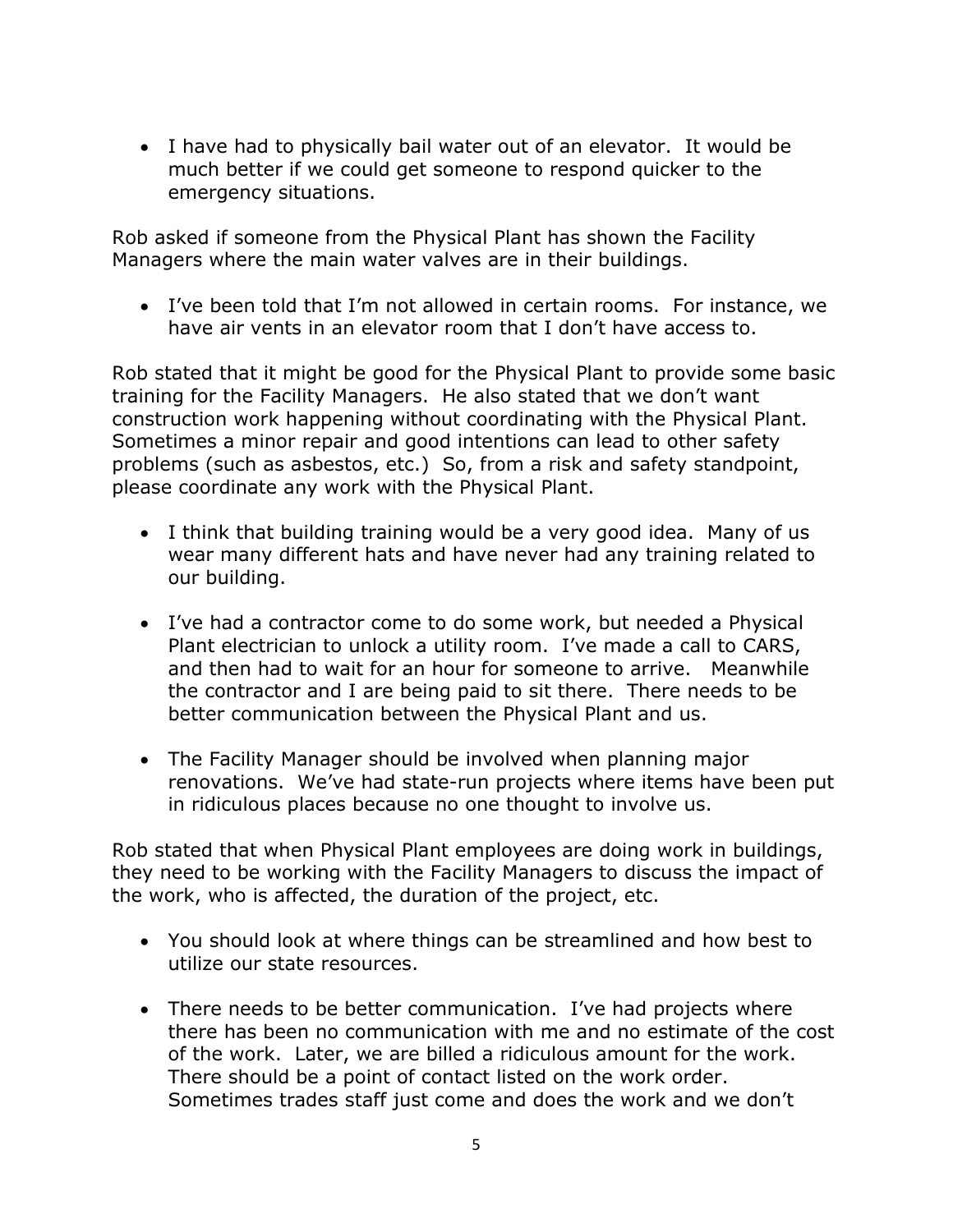even know. We should be informed of the scope of the work, duration, etc. so that we can notify the building occupants.

How will we be informed of work done on a second shift?

Rob stated that the idea of a second shift is still in the talking stages and there will be details to work out with the Facility Managers on how to keep everyone informed.

- Instead of looking for "minute men" that are able to come into any building and stop a leak, or fix any problem, I think that Facility Managers need to learn about their building so that they can help your staff find the problems. We are constantly working with your staff so that we know what is happening as well as helping them locate the problem faster. It is the responsibility of the building manager to know their building and help workers through the process.
- We've had an alarm go off on a fan on our roof. The exhaust fan was in flames, and the Metasys person said that everything checked out o.k.

Rob stated that the systems need to be measuring the correct things and not just the power. There are different alarms and some are more important than others.

- It would be nice for us to monitor the systems from our end. All we want to do is look at it and see if any alarms are going off or if something is flagged.
- We've had an emergency situation with a leaking pipe. The plumber was standing there with water dripping on his head and said that he couldn't do anything about it without a work order.
- Sometimes when there is planned maintenance, it could affect other things, but if we don't know that it is happening, we can't anticipate the problems. It would be nice to let the Facility Managers know in advance of planned events. I would like the Physical Plant to take a broader picture of themselves and where they fit into this campus. We are all prisoners to the Physical Plant. Just communicate with us.

Rob said that he is working with the UW Communications team to make sure that there is a notification process and that they have a point of contact that can provide information. He would like to set up a web page where everyone can access information on what is going on.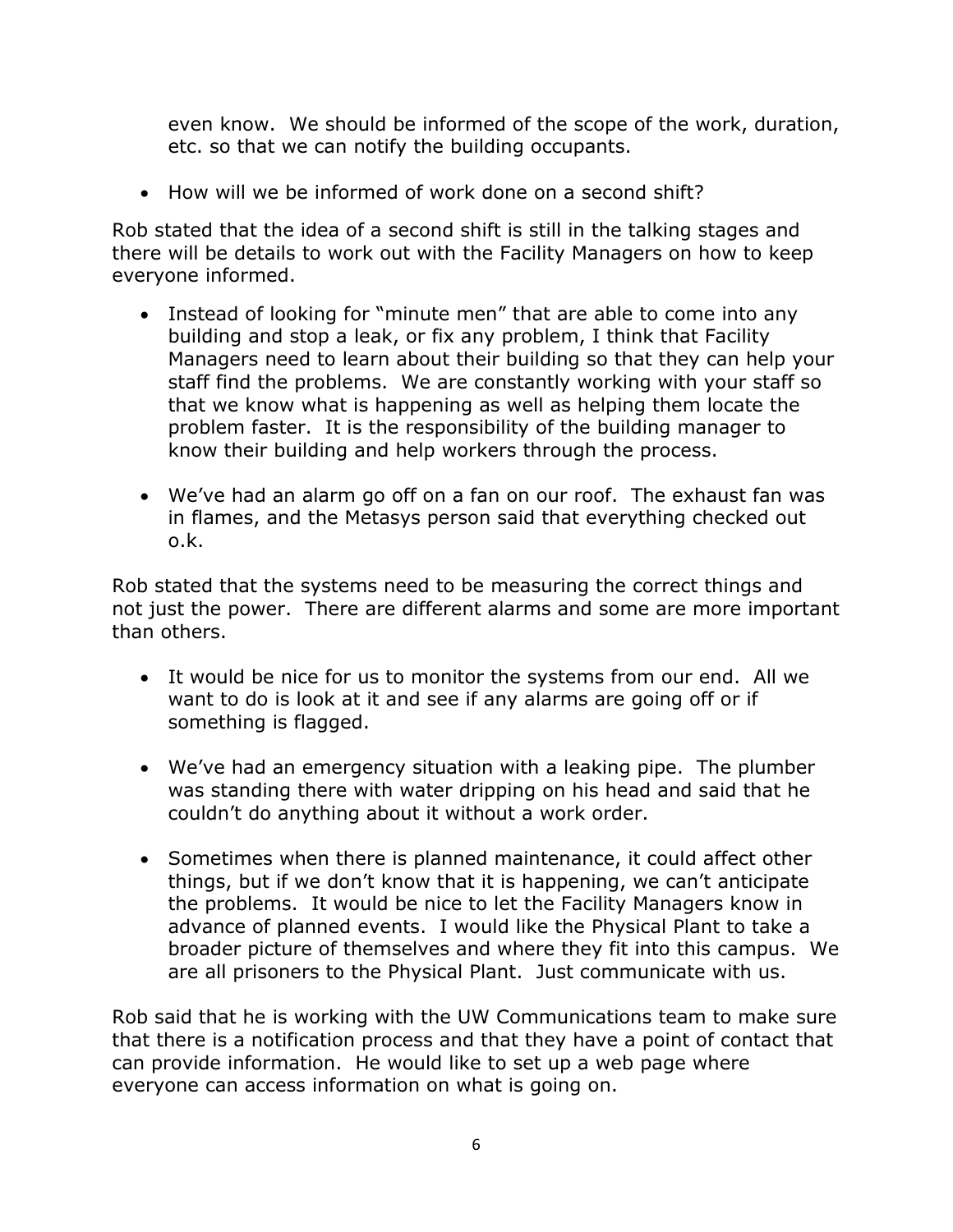- Our Maintenance Mechanic has been very good about keeping us informed about upcoming items.
- It is my understanding that the Maintenance Mechanics don't have access to the Metasys information either.

Concerning the Central Answering and Response Service Unit (CARS):

- For the most part, staff is good at handling the calls.
- Several of the CARS staff knows my name when I call.
- Staff is generally friendly and gets the proper information.
- The message that you get when you call CARS and they are not available is too long.
- I like the online work order system.
- The front part of submitting a work order is good.
- You should have a second CARS shift rather than use an after-hours answering service. CARS should be staffed until at least 9:00 p.m.
- After hours calls have been frustrating.
- CARS does not work well in emergency situations. Sometimes we call the shops first and then call CARS.

**"Shovel Out" Initiative –** Rob stated that many of the buildings have rooms full of stuff that is not needed and it would be nice to clean out these areas. He noted that he has talked with the Office of Sustainability and the WE Conserve areas about helping to recycle any usable materials and items.

When asked if SWAP is working well, responses were as follows:

- SWAP needs more trucks and more staff to pick up items. Eventually they come.
- It is easier to take items out to SWAP rather than wait indefinitely for them to come and pick it up.
- We've heard the truck excuse for years. It should be resolved by now.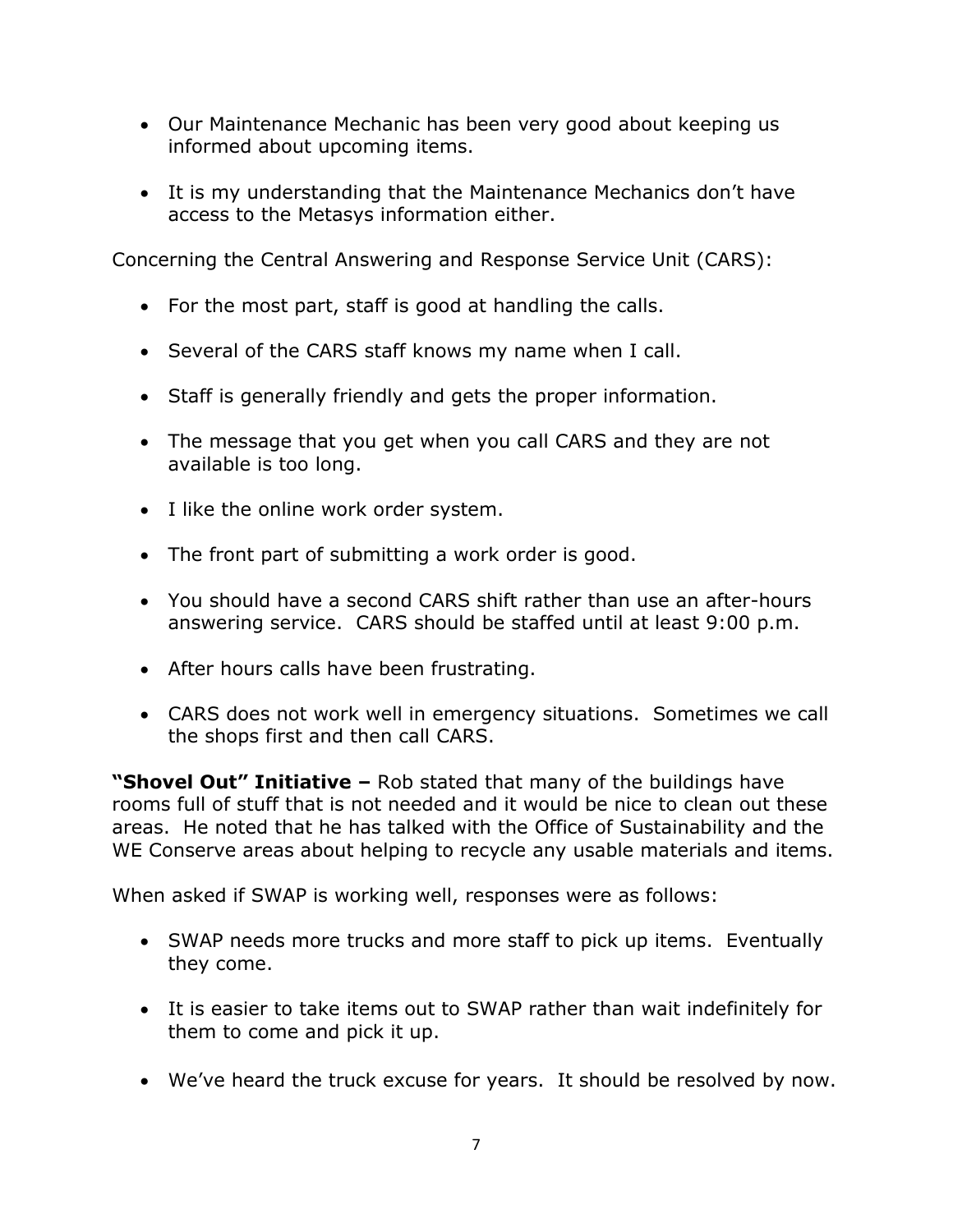- We were doing a fairly large upgrade and replacing a lot of old furniture. SWAP wouldn't take the majority of our items and it is really hard to know who to call to get rid of the stuff.
- SWAP never tells you when they are coming and we can't just leave stuff sitting on our loading docks.

Rob said that a lot of solid waste moves through this campus. SWAP seems to be "cherry picking" good revenue items and making everyone just deal with the rest. Currently we are required to send items to SWAP, but when they don't respond or take the items, things are just stuffed into rooms creating a safety hazard.

Laura Gower and the Maintenance Mechanics have been working to get some of the mechanical rooms cleaned out. The Physical Plant needs to develop a good process to deal with unwanted items and resolve this problem.

 We asked if we couldn't have a regular SWAP pick-up day. Could you pick certain buildings to get cleaned out once or twice a year?

Rob stated that we could have contracts with portable shredding companies, etc. to help staff clean up campus spaces. When he asked if this kind of initiative would be a good idea, the group wholeheartedly agreed. Rob said that we could get the program started and provide information and pick-up dates to all the Facility Managers.

- It would be helpful for us if you would issue a mandate to get the buildings cleaned out.
- If SWAP would just return our calls, it would be a good start. There is no communication and I don't have any open spaces to put the extra stuff to wait for them to pick it up.
- I like the idea. If you gave us a date, we could let you know how much stuff we have and not just dump the items on our loading docks.

Rob noted that any capital items would need to be accounted for and removed from the capital inventory. He stated that he is glad that people are interested in the idea and he will start planning for it.

 We have a lot of extra ceiling tiles and other items from the Physical Plant. We don't know if you want or need these items.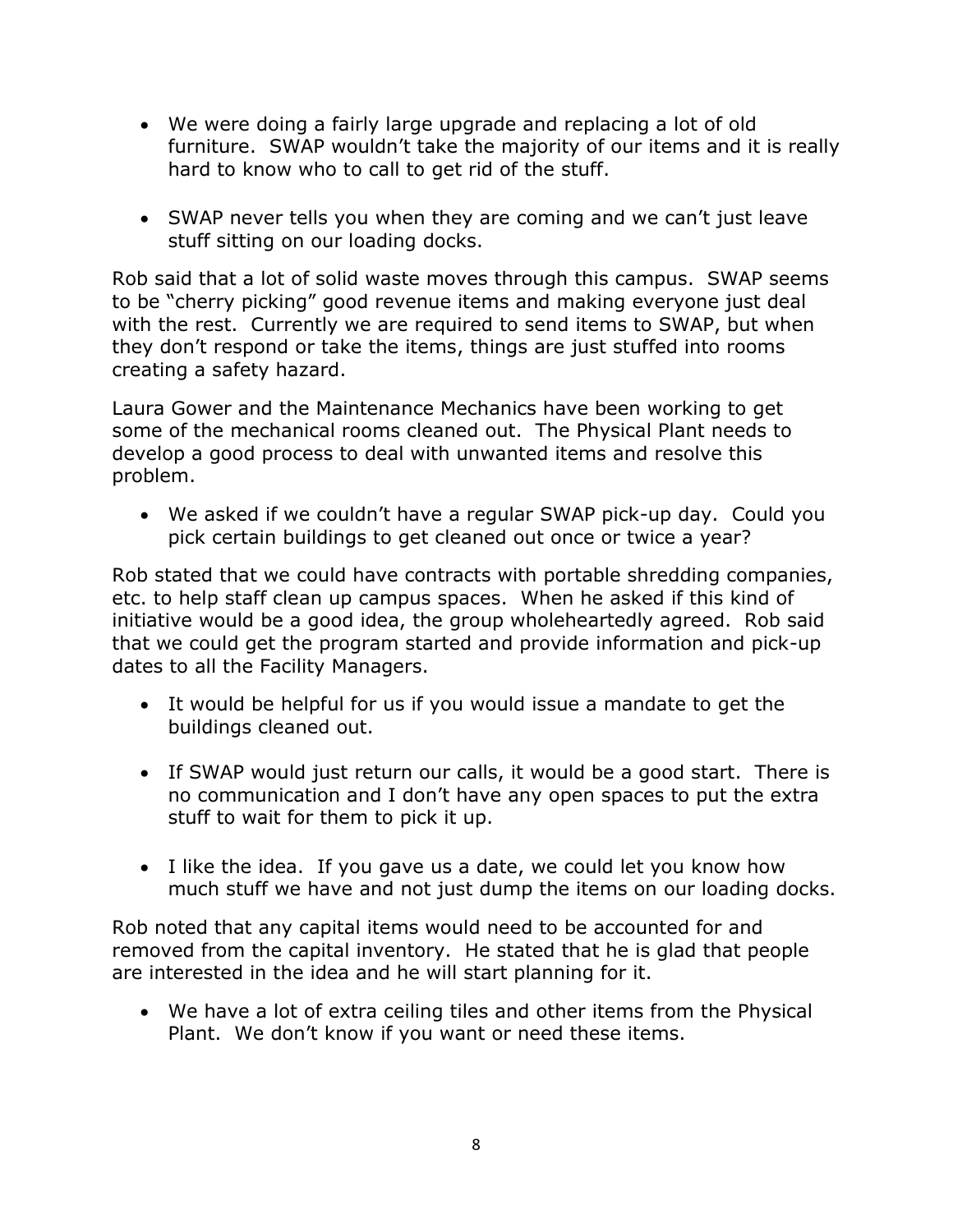Rob stated that it would be part of the process to determine what items belong to whom and what should be kept. Everyone would be given a timeline and the opportunity to claim items.

- This is an ongoing problem. Things accumulate if you don't keep the process going.
- The Physical Plant should be painting or taping the areas in front of electrical panels. (There should be a 3-foot access in front of all electrical panels.)
- Can you give us PAC process improvements or consider bringing in outside contractors?

Rob replied that he would like to develop a process that DOA is comfortable with that would identify approved contractors that would be on call to help with projects as needed. The contractors would be required to use the same materials and provide the same level of quality as work being done by the Physical Plant. They would be managed by PAC and the Physical Plant. Our people know the buildings and would use the approved contractors to supplement our work force. We are in the process of hiring a new Director of Project Administration to start addressing the PAC issues and problems.

 Personally, I don't want contractors in my building. In my experience, the contractor comes in and does exactly what they are contracted to do, as quickly and as cheaply as they can regardless of whether or not it fixes the problem. The repair usually lasts just until the warranty runs out. The Physical Plant guys come in and fix the problem. We want the Physical Plant people to do our work.

Rob noted that it would be a short list of approved contractors with whom we have built a good working relationship. He stated that he understands Facility Manager reservations about this because of lack of continuity when using outside contractors. Currently state regulations control how we work with contractors.

 It seems like the state always picks the lowest bidder and then the Physical Plant has to fix all the problems.

Rob agreed that the Physical Plant has spent a lot of time and resources to upgrade, fix and straighten out problems with all the new construction projects. He noted that when we can get a better accounting system, we will be able to provide information to DOA to show that requiring contractors to provide quality work and holding them accountable would be a better use of the state's resources.